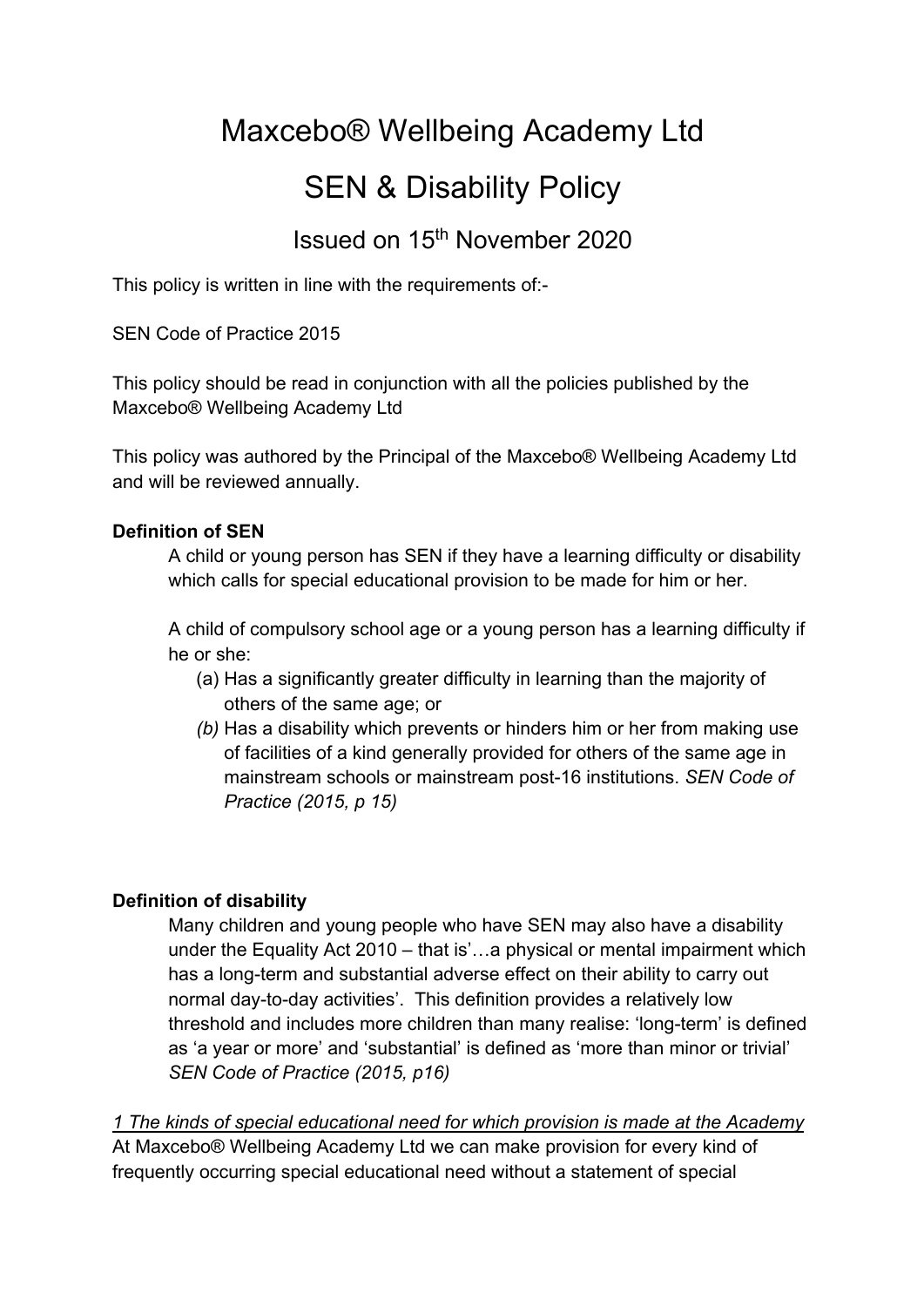educational needs / Education, Health and Care Plan, for instance dyslexia, dyspraxia, speech and language needs, autism, asperger's syndrome, learning difficulties and behaviour difficulties. There are other kinds of special educational need which do not occur as frequently and with which the Academy is less familiar, but we can access training and advice so that these kinds of needs can be met.

The Academy has just been formed so in future will detail how they currently meet the needs of pupils with a statement of special educational need / Education, Health and Care plan special educational need:. Decisions on the admission of pupils with a statement of special educational need / Education, Health and Care plan are made by the Company.

The admission arrangements for pupils without a statement of special educational needs / Education, Health and Care Plan do not discriminate against or disadvantage disabled children or those with special educational needs.

*2 Information about the policy for identification and assessment of pupils with SEN* At Maxcebo® Wellbeing Academy Ltd we will monitor the progress of all pupils two times a year to review their academic progress. We will also use a range of assessments with all the pupils at various points.

Where progress is not sufficient, even if special educational need has not been identified, we put in place extra support to enable the pupil to catch up.

Some pupils may continue to make inadequate progress, despite high-quality teaching targeted at their areas of weakness. For these pupils we will use a range assessment tools to determine the cause of the learning difficulty.

The purpose of this more detailed assessment is to understand what additional resources and different approaches are required to enable the pupil to make better progress. These will be put into a SEN support plan and reviewed regularly and refined / revised if necessary. At this point we will have identified that the pupil has a special educational need because the Academy is making special educational provision for the pupil which is additional and different to what is normally available.

If the pupil is able to make good progress using this additional and different resource (but would not be able to maintain this good progress without it) we will continue to identify the pupil as having a special educational need. If the pupil is able to maintain good progress without the additional and different resources, he or she will not be identified with special educational needs.

We will ensure that all teachers and support staff who work with the pupil are aware of the support to be provided and the teaching approaches to be used.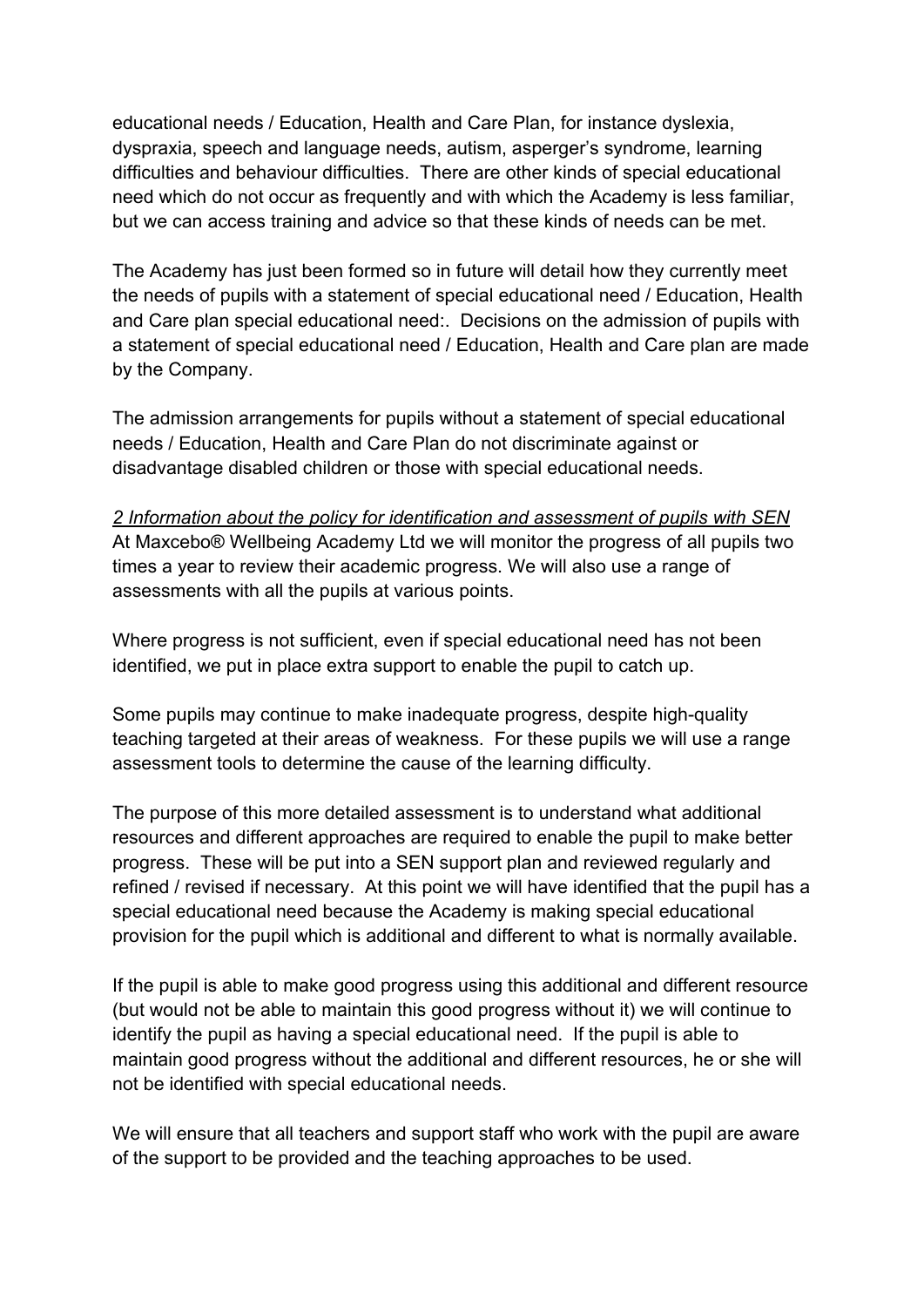# *3 Information about the Academy's policies for making provision for pupils with special educational needs whether or not they have EHC Plans, including*

*3a How the Academy evaluates the effectiveness of its provision for such pupils*

Each review of the SEN support plan will be informed by the views of the pupil and class/subject teachers and the assessment information from teachers which will show whether adequate progress is being made.

The *SEN Code of Practice (2015, 6.17)* describes inadequate progress thus:

- Is significantly slower than that of their peers starting from the same baseline
- Fails to match or better the child's previous rate of progress
- Fails to close the attainment gap between rate of progress
- Widens the attainment gap

For pupils with or without a statement of special educational needs / Education, Health and Care Plan there will be an annual review of the provision made for the child, which will enable an evaluation of the effectiveness of the special provision. The collation of all annual review evaluations of effectiveness will be reported to the governing body.

### *3b the Academy's arrangements for assessing and reviewing the progress of pupils with special educational needs*

Every pupil in the Academy has their progress tracked two times per year. In addition to this, pupils with special educational needs may have more frequent assessments. The assessments we will use at Maxcebo® Wellbeing Academy Ltd will be possible to see if pupils are increasing their level of skills in key areas.

If these assessments do not show adequate progress is being made the SEN support plan will be reviewed and adjusted.

*3c the Academy's approach to teaching pupils with special educational needs* High quality teaching, differentiated for individual pupils, is the first step in responding to pupils who have or may have SEN. Additional intervention and support cannot compensate for a lack of good quality teaching. Academy's should regularly and carefully review the quality of teaching for all pupils, including those at risk of underachievement. This includes reviewing and, where necessary, improving, teachers' understanding of strategies to identify and support vulnerable pupils and their knowledge of the SEN most frequently encountered *SEN Code of Practice (2015, 6.37)*

The Maxcebo® Wellbeing Academy Ltd is not subject to an Ofsted inspection the Academy is working closely with the awarding body.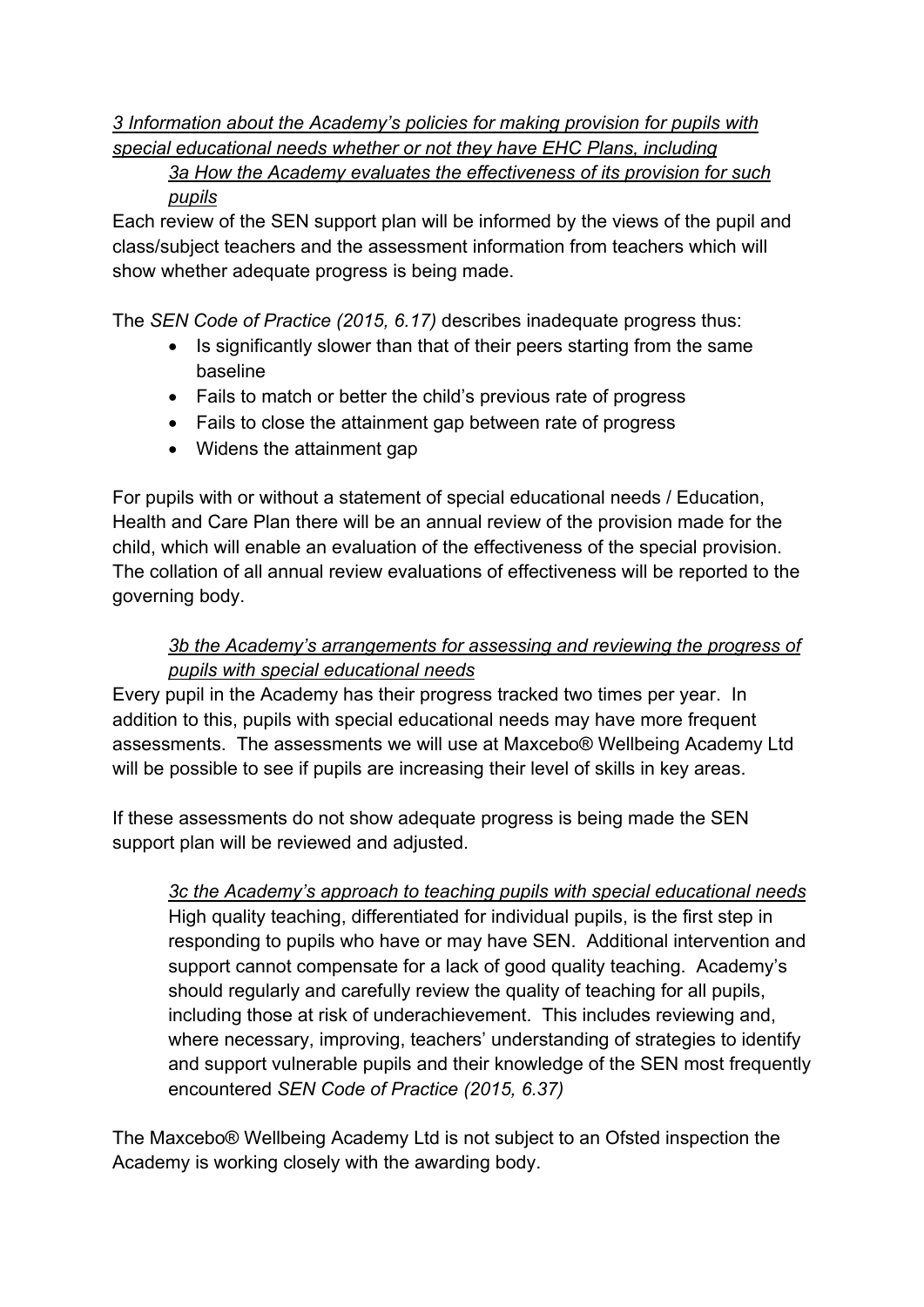## *3d how the Academy adapts the curriculum and learning environment for pupils with special educational needs*

At Maxcebo® Wellbeing Academy Ltd we adapt the curriculum and the learning environment for pupils with special educational needs.

As part of our requirement to keep the appropriateness of our curriculum and learning environment under review, we will review our arrangements every year and revise this policy based on our experience.

## *3e support that is available for improving the emotional and social development of pupils with special educational needs*

At Maxcebo® Wellbeing Academy Ltd we understand that an important feature of the Academy is to enable all pupils to develop emotional resilience and social skills, both through direct teaching for instance and indirectly with every conversation an adult has with pupils throughout the day. These skills are built into the course curriculum

Pupils in the early stages of emotional and social development because of their special educational needs will be supported to enable them to develop and mature appropriately. This will usually require additional and different resources, beyond that required by pupils who do not need this support.

#### *4 The name and contact details of the SEN Co-ordinator*

The SENCO at Maxcebo® Wellbeing Academy Ltd is Rachel Parga, who has experience in working with children with special needs.

Rachel Parga is available on rachel@maxceboacademy.com

## *5 Information about the expertise and training of staff in relation to children and young people with special educational needs and how specialist expertise will be secured*

All teachers and teaching assistants have had the awareness.

#### *6 Information about how equipment and facilities to support children and young people with special educational needs will be secured*

Where external advisors recommend the use of equipment or facilities which the Academy does not have, we will purchase it, or seek it by loan. For highly specialist communication equipment the Academy will seek the advice of the local council.

*7 The arrangements for consulting parents of children with special educational needs about, and involving them in, their education*